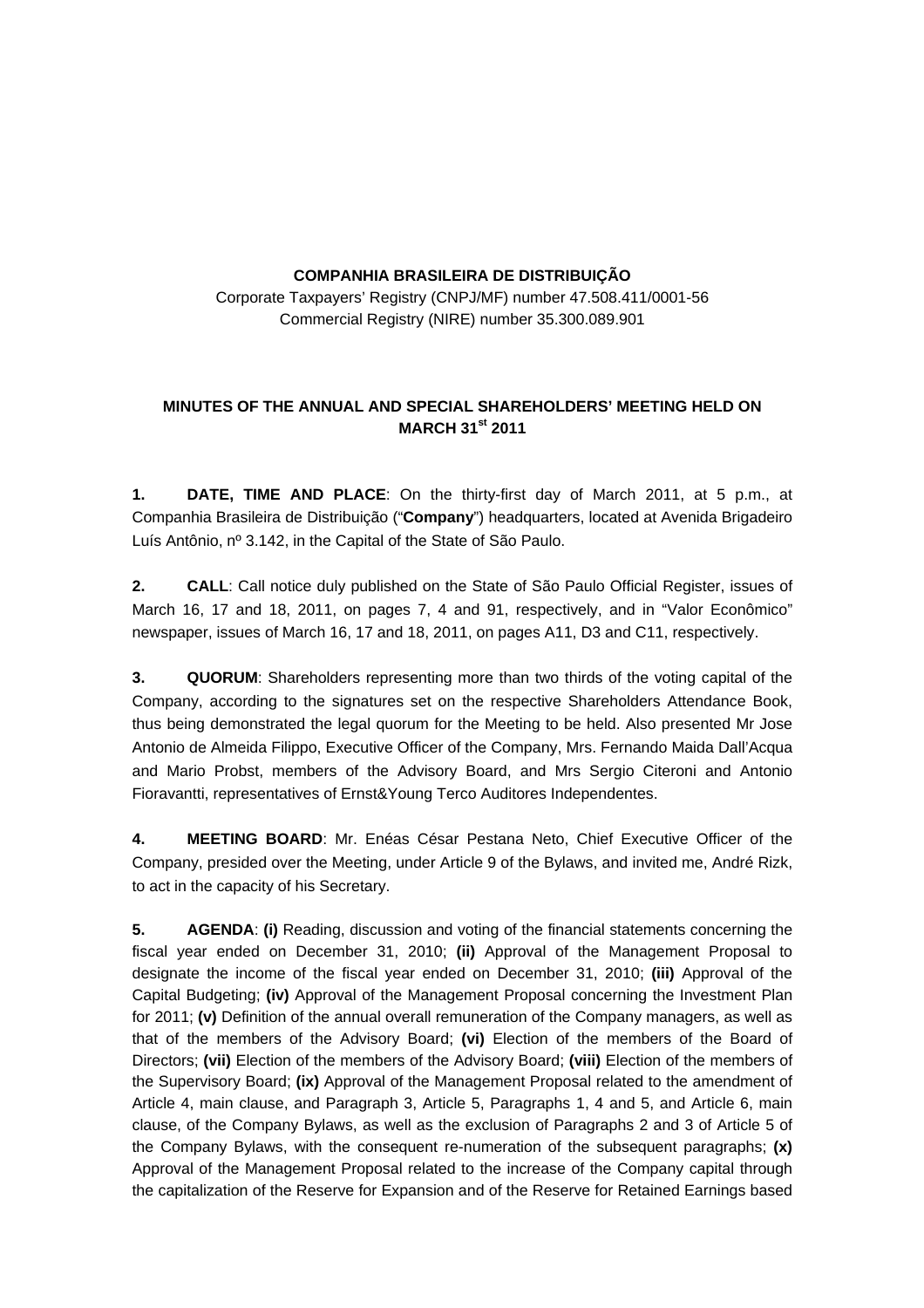on the Capital Budgeting, both created at the Annual Shareholders' Meeting held on April 29, 2010, with the consequent increase of the Company capital in the amount of R\$ 421,500,485.14, with no issuing of new shares, and amendment of Article 4 of the Company Bylaws; **(xi)** Approval of the Management Proposal related to the increase of the Company capital through the capitalization of the special reserve for goodwill in the total amount of R\$ 105,674,982.41, in that 20% of the total amount of the increase, that is, R\$ 21,134,996.48, are capitalized, without the issuing of new shares, to the benefit of all the shareholders, and 80% of the total amount of the increase, that is, R\$ 84,539,985.93, are capitalized to the benefit of the Company's controlling shareholder, i.e., Wilkes Participações S.A., under Article 7 of CVM Instruction 319/99 (as amended), upon the issuing of new preferred shares, whose issuing price shall be defined based on the weighted average of the 15 trading sessions preceding the date of this call and, as a consequence, amend Article 4 of the Company Bylaws; and **(xii)**  Consolidation of the Company Bylaws.

**6. SUMMARY OF RESOLUTIONS:** The Shareholders' Meeting, upon the absence of those legally incapable, and not voting Morzan Empreendimentos e Participações Ltda., resolved as follows:

**6.1.** To approve, in Annual Meeting, by unanimous vote of the present, the balance sheet and the other financial statements, concerning the fiscal year ended on December 31, 2010, without qualifications, published on the State of São Paulo Official Register on February 25, 2011, on page 46 to 58, and in "Brasil Econômico" newspaper, on February 25, 2011, on pages B1 to B13.

**6.2.** To approve, in Annual Meeting, by unanimous vote of the present, the Management Proposal concerning the designation of the income of the fiscal year ended on December 31 2010, especially as regards the approval of distribution of dividends in the amount of one hundred thirteen million, one hundred sixty-seven thousand and twelve Brazilian reals and sixtyseven cents (R\$ 113,167,012.67), corresponding to: (i) R\$ 0.409546379 per one common share; and (ii) R\$ 0.458272685 per one preferred share Class A. The total amount of dividends related to the fiscal year ended on December 31, 2010, distributed by the Company, including the amount of fifty-eight million, four hundred eight thousand, one hundred eighty-one Brazilian reals and sixty-nine cents (R\$ 58,408,181.69) of dividends in advance already distributed, is one hundred seventy-one million, five hundred seventy-five thousand, one hundred ninety-four Brazilian reals and thirty-six cents (R\$ 171,575,194.36), which corresponds to (i) R\$ 0.627728197 per common share; and (ii) R\$ 0.690501017 per preferred share Class A. The proposed dividends shall be paid in Brazilian currency and within up to sixty (60) days from this date. All the shares shall be entitled to dividends on March  $31<sup>st</sup>$ , 2011 base date. As of April 1<sup>st</sup>, 2011, the shares shall be negotiated "ex-right" to dividends.

**6.3.** To approve, in Annual Meeting, by unanimous vote of the present, the Company's Capital Budgeting for the fiscal year of 2011, prepared by the Management, under Section 196 of Law 6,404/76.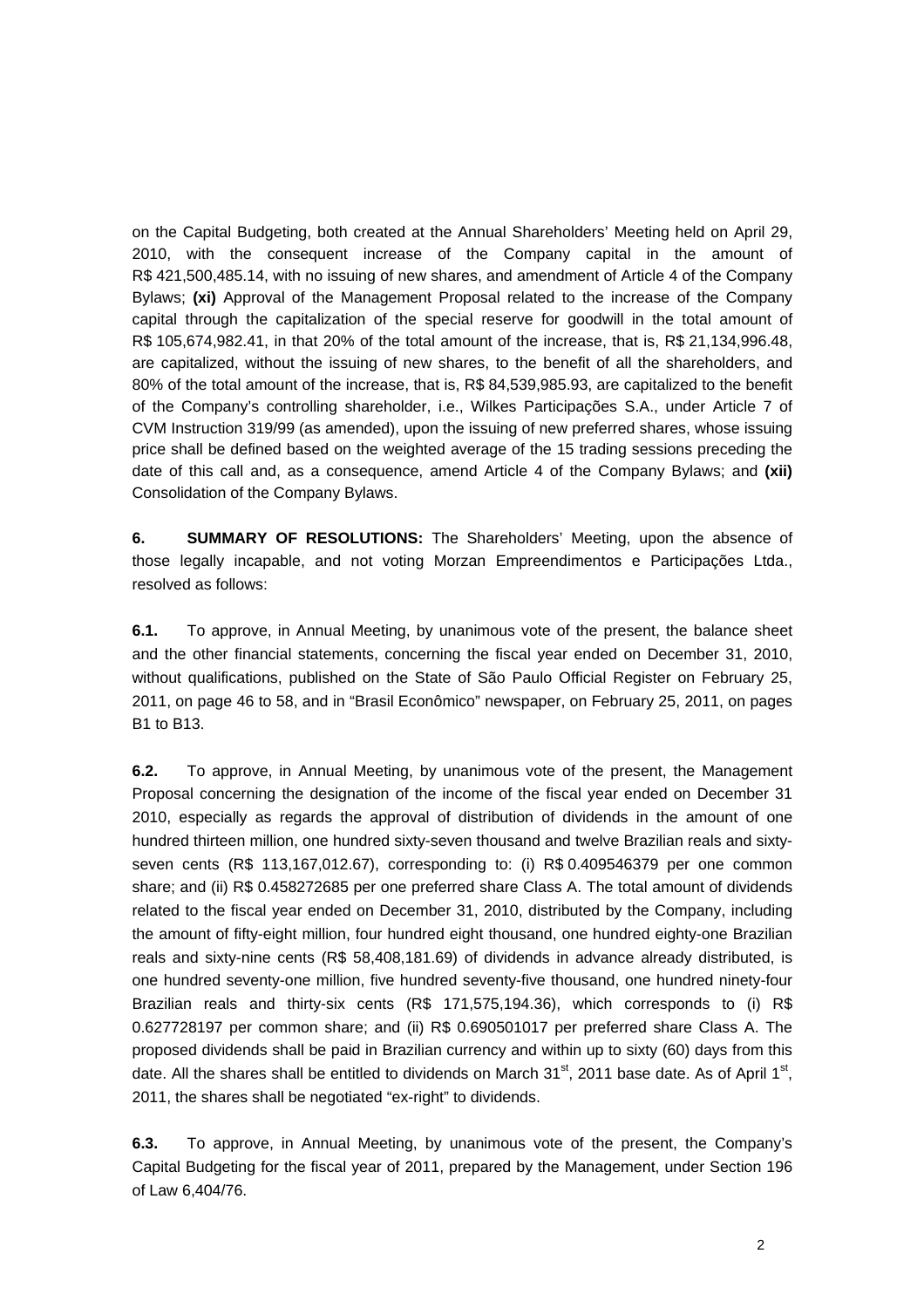**6.4.** To approve, in Special Meeting, by unanimous vote of the present, the Management Proposal concerning the Investment Plan for 2010, in the total amount of up to one billion, four hundred and ten million Brazilian reals (R\$ 1,410,000,000.000).

**6.5.** To fix, in Special Meeting, by unanimous vote of the present, the overall annual remuneration of the Company's managers in the amount of forty-six million, eight million and ten thousand, two hundred forty Brazilian reals (R\$ 46,810,240.00), which shall be divided in the following manner: (i) seven million, seven hundred seventy-five thousand, six hundred Brazilian reals (R\$ 7,775,600.00), designed to the Company Board of Directors; and (ii) thirty-nine million, thirty-four thousand, six hundred forty Brazilian reals (R\$ 39,034,640.00), designed to the Executive Board.

**6.6.** To elect, in Annual Meeting, by unanimous vote of the present, in order to make up the Company's Board of Directors, with terms of office that will last until the Annual Shareholders' Meeting to be held in 2014, the following persons: **Abilio dos Santos Diniz**, a Brazilian citizen, married, business manager, bearer of the Brazilian Identity Card RG 1.965.961 SSPSP, enrolled with the Individual Taxpayers' Registry (CPF/MF) under no. 001.454.918-20, a resident of the City Capital of the State of São Paulo, domiciled at Av. Brigadeiro Luiz Antonio, 3172, to hold the position of Chairman of the Board of Directors; **Ana Maria Falleiros dos Santos Diniz D'Ávila**, a Brazilian citizen, married, business manager, bearer of the Brazilian Identity Card RG 12.785.206-2 SSPSP, enrolled with the Individual Taxpayers' Registry (CPF/MF) under no. 086.359.838-23, a resident of the City Capital of the State of São Paulo, domiciled at Av. Brigadeiro Luiz Antonio, 3172; **João Paulo Falleiros dos Santos Diniz**, a Brazilan citizen, judicially separated, business manager, bearer of the Brazilian Identity Card RG 12.785.207-4, SSPSP, enrolled with the Individual Taxpayers' Registry (CPF/MF) under no. 101.342.358-51, a resident of the City Capital of the State of São Paulo, domiciled at Av. Brigadeiro Luiz Antonio, 3172; **Pedro Paulo Falleiros dos Santos Diniz**, a Brazilian citizen, unmarried, entrepreneur, bearer of the Brazilian Identity Card RG 19.456.962-7, SSPSP, enrolled with the Individual Taxpayers' Registry (CPF/MF) under no. 147.744.788-14, a resident of the City Capital of the State of São Paulo, domiciled at Av. Brigadeiro Luiz Antonio, 3172; **Geyze Marchesi Diniz**, a Brazilian citizen, married, bearer of the Brazilian Identity Card RG 20.762.667-4 SSP/SP, enrolled with the Individual Taxpayers' Registry (CPF/MF) under no.151.852.958-56; a resident of the City Capital of the State of São Paulo, domiciled at Av. Brigadeiro Luiz Antonio, 3172; **Cândido Botelho Bracher**, Brazilian citizen, married, business manager, bearer of the Brazilian Identity Card RG 10.266.958-2, SSPSP, enrolled with the Individual Taxpayers' Registry (CPF/MF) under no.039.690.188-38, a resident of the City Capital of the State of São Paulo, at Rua Piacá, 22; **Guilherme Affonso Ferreira**, a Brazilian citizen, judicially separated, engineer, bearer of the Brazilian Identity Card RG 4.405.163 SSPSP, enrolled with the Individual Taxpayers' Registry (CPF/MF) under no. 762.604.298-00, a resident of the City Capital of the State of São Paulo, domiciled at Rua Estado Unidos, 1.342, Jardim Paulista; **Fábio Schvartsman**, a Brazilian citizen, married, engineer, bearer of the Brazilian Identity Card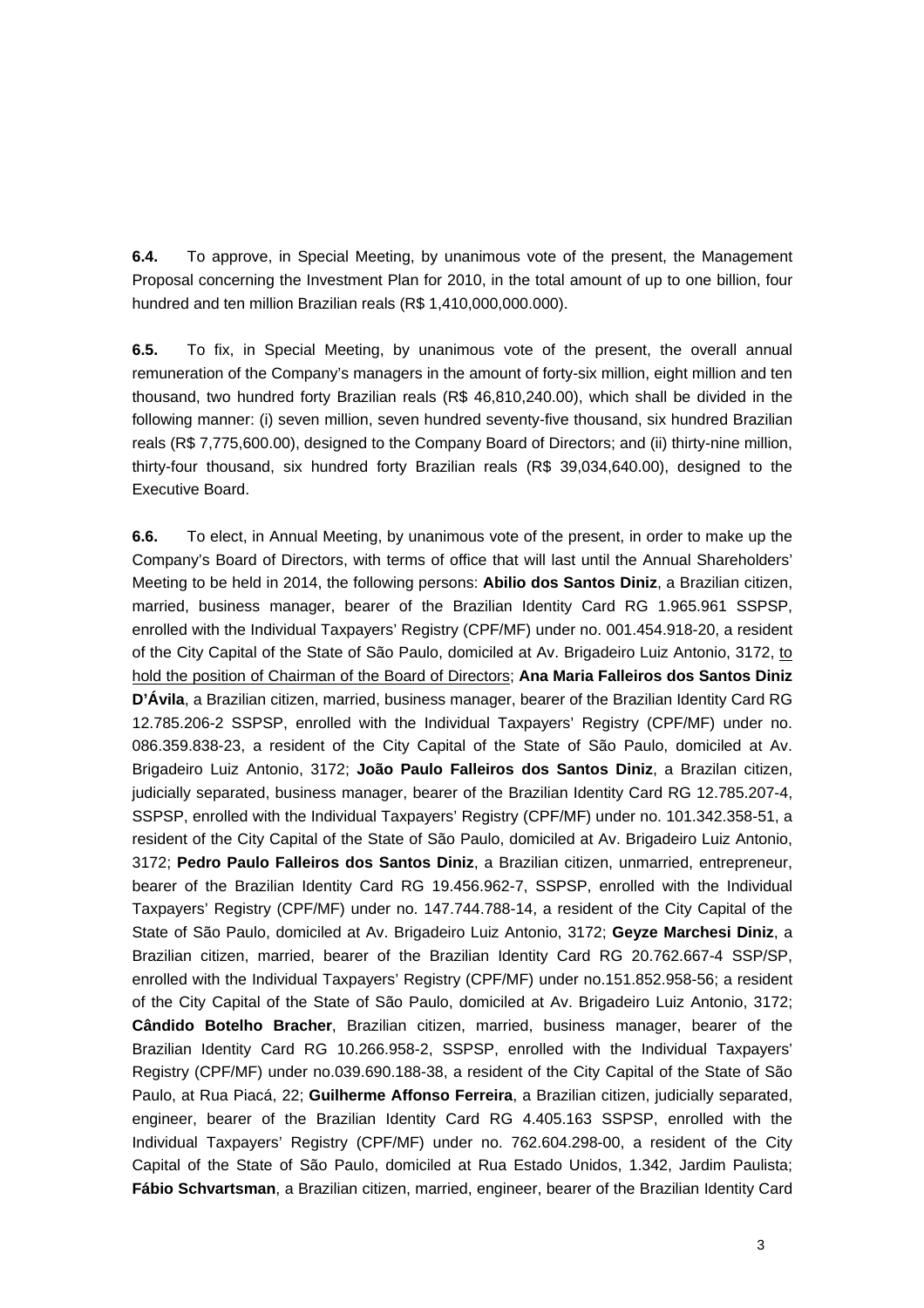RG 4.144.579 - SSP/SP, enrolled with the Individual Taxpayers' Registry (CPF/MF) under no. 940.563.318-04, a resident of the City Capital of the State of São Paulo, with commercial address at Av. Brigadeiro Luiz Antonio, 3172, Jardim Paulista; **Pedro Henrique Chermont de Miranda**, a Brazilian citizen, married, mechanical engineer, bearer of the Brazilian Identity Card RG nº 9.299.832-7, IFP/RJ, enrolled with the Individual Taxpayers' Registry (CPF/MF) under no. 023.120.657-70, residing and domiciled in the City Capital of the State of Rio de Janeiro, at Rua Sambaíba, nº 699, Torre 3, apartamento 301; **Jean-Charles Henri Naouri**, a French citizen, divorced, business manager, bearer of Passport no. 03KD77041, residing and domiciled at 1 Avenue du Maréchal Maunoury, Paris, France, represented, by means of § 2º of article 146, Law n<sup>3</sup> 6,404/76, by Luis Frederico Barbosa Battendieri, a Brazilian citizen, attorney-at-law, divorced, bearer of the Brazilian Identity Card RG nº 11.882.70, SSP/DF, enrolled with the Individual Taxpayers' Registry (CPF/MF) under no. 605.642.021-34, a resident of the City Capital of the State of São Paulo, with commercial address at Rua dos Pinheiros, nº 870, 12º Andar, conjunto 123/124; **Jean Louis Bourgier**, a French citizen, married, business manager, bearer of the Passport of the Republic of France no. 04EF04058, domiciled at 1, Esplanade de France, 42008 Saint Etienne, Cedex 2, France, represented by means of § 2º of article 146, Law n<sup>3</sup> 6,404/76, by Luis Frederico Barbosa Battendieri, a Brazilian citizen, attorney-at-law, divorced, bearer of the Brazilian Identity Card RG nº 11.882.70, SSP/DF, enrolled with the Individual Taxpayers' Registry (CPF/MF) under no. 605.642.021-34, a resident of the City Capital of the State of São Paulo, with commercial address at Rua dos Pinheiros, nº 870, 12º Andar, conjunto 123/124; **Antoine Marie Remi Lazars Giscard D'Estaing**, a French citizen, business manager, bearer of the Passport of the Republic of France no. 03TD37994, domiciled at 1, Esplanade de France, 42008 Saint Etienne, Cedex 2, France, represented, by means of §  $2^{\circ}$  of article 146, Law n<sup>3</sup> 6,404/76, by Luis Frederico Barbosa Battendieri, a Brazilian citizen, attorney-at-law, divorced, bearer of the Brazilian Identity Card RG nº 11.882.70, SSP/DF, enrolled with the Individual Taxpayers' Registry (CPF/MF) under no. 605.642.021-34, a resident of the City Capital of the State of São Paulo, with commercial address at Rua dos Pinheiros, nº 870, 12º Andar, conjunto 123/124; **Arnaud Daniel Charles Walter Joachim Strasser**, a French citizen, business manager, bearer of the Passport no. 07CH21148, residing and domiciled in France, at 4, Avenue du Maréchal de Lattre de Tassigny, 92210, Saint-Cloud, represented, by means of  $\S$  2° of article 146, Law  $n^3$  6,404/76, by Luis Frederico Barbosa Battendieri, a Brazilian citizen, attorney-at-law, divorced, bearer of the Brazilian Identity Card RG nº 11.882.70, SSP/DF, enrolled with the Individual Taxpayers' Registry (CPF/MF) under no. 605.642.021-34, a resident of the City Capital of the State of São Paulo, with commercial address at Rua dos Pinheiros, nº 870, 12º Andar, conjunto 123/124, and **Ulisses Kameyama**, a Brazilian citizen, married, engineer, bearer of the Brazilian Identity Card RG nº 08.987.322-8. enrolled with the Individual Taxpayers' Registry (CPF/MF) under no. 013.807.477-16, residing and domiciled in France, at 60, Rue Violet, 75015, Paris, herein represented, by means of § 2º of article 146, Law n<sup>3</sup> 6,404/76, by Luis Frederico Barbosa Battendieri, a Brazilian citizen, attorney-at-law, divorced, bearer of the Brazilian Identity Card RG nº 11.882.70, SSP/DF, enrolled with the Individual Taxpayers' Registry (CPF/MF) under no. 605.642.021-34, a resident of the City Capital of the State of São Paulo, with commercial address at Rua dos Pinheiros, nº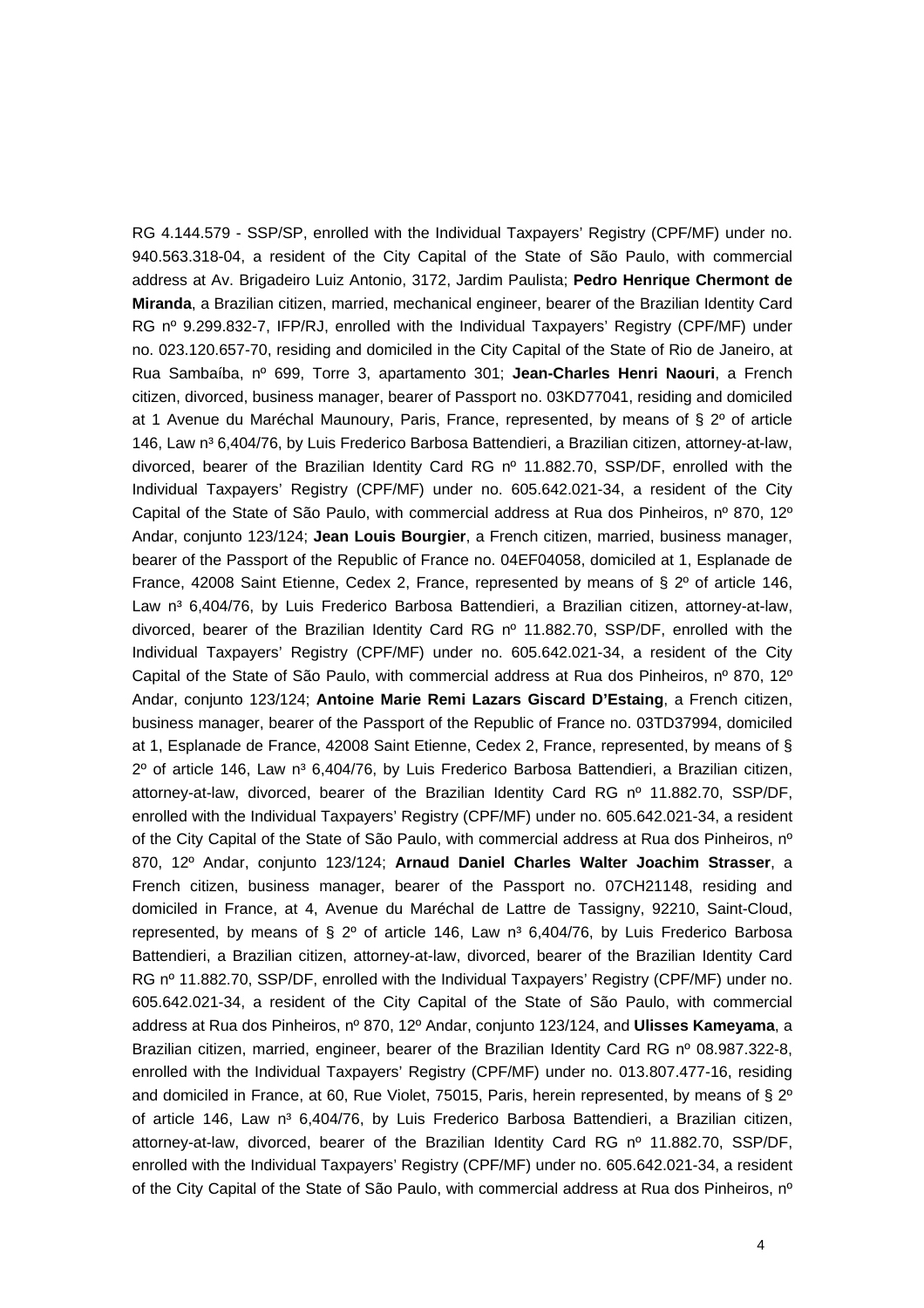870, 12º Andar, conjunto 123/124 for the position of member of the Board of Directors of the Company. All the members elected herein were indicated by the controlled shareholder, in accordance with the Shareholders Agreement of the Company. The Directors herein elected declare, under the law, not to have committed any of the crimes stated in the Brazilian laws that would prevent them from exercising any business activity, being fully aware of Section 147 of Law no. 6,404/76. The members of the Board of Directors herein elected shall take office upon execution of the Instrument of Title drafted in the relevant book.

**6.7.** To elect, in Special Meeting, by unanimous vote of the present, in order to make up the Company's Advisory Board, with terms of office that will last until the Annual Shareholders' Meeting to be held in 2014, the following persons: **Luiz Carlos Bresser Gonçalves Pereira**, a Brazilian citizen, married, economist, bearer of the Brazilian Identity Card RG 1.432.216, SSPSP, enrolled with the Individual Taxpayers' Registry (CPF/MF) under no. 007.029.788-68, a resident of the City Capital of the State of São Paulo, domiciled at Rua Araripina, 132; **Mailson Ferreira da Nóbrega**, a Brazilian citizen, judicially separated, economist, bearer of the Brazilian Identity Card RG 214.106, SSPDF, enrolled with the Individual Taxpayers' Registry (CPF/MF) under no. 043.025.837-20, residing and domiciled in the City Capital of the State of São Paulo at Rua Braz Cardoso, 547, apt. 71; **Roberto Teixeira da Costa**, a Brazilian citizen, married, economist, bearer of the Brazilian Identity Card RG 3.246.995, SSPSP, enrolled with the Individual Taxpayers' Registry (CPF/MF) under no. 007.596.358-20, residing and domiciled in the City Capital of the State of São Paulo, at Alameda Fernão Cardim, 251, apt. 151; **José Roberto Mendonça de Barros**, a Brazilian citizen, married, economist, bearer of the Brazilian Identity Card RG 2.965.578-X SSPSP, enrolled with the Individual Taxpayers' Registry (CPF/MF) under no. 005.761.408-30, residing and domiciled in the City Capital of the State of São Paulo at Rua Gracindo de Sá, 57, casa 08; **Manuel Carlos Teixeira de Abreu**, a Portuguese citizen, married, business manager, bearer of Passport no. 4977645 residing and domiciled at Travessa Teixeira Junior, 01, Lisboa, Portugal; **Luiz Felipe Chaves D´Ávila**, a Brazilian citizen, married, political scientist, bearer of the Brazilian Identity Card RG 13.034.229- 4, SSPSP, enrolled with the Individual Taxpayers' Registry (CPF/MF) under no. 087.203.358- 90, residing and domiciled in the City Capital of the State of São Paulo, at Rua Alasca, 144, **Luiz Marcelo Dias Sales**, a Brazilian citizen, married, agronomist, bearer of the Brazilian Identity Card RG 11.347.667, SSPSP, enrolled with the Individual Taxpayers' Registry (CPF/MF) under no. 010.125.337-00, residing and domiciled in the City Capital of the State of São Paulo, at Rua Alberto Faria, 2233, and **Yoshiaki Nakano**, a Brazilian citizen, university professor, bearer of the Brazilian Identity Card RG 5.157.491-3 – SSP/SP, enrolled with the Individual Taxpayers' Registry (CPF/MF) under no. 049.414.548-04, a resident of the City Capital of the State of São Paulo, with commercial address at Rua Itapeva, 474, 13º andar. The members of the Advisory Board herein elected shall take office upon execution of the Instrument of Title drafted in the relevant book.

6.7.1. The overall annual remuneration of the Company's Advisory Board will be one hundred ninety-two thousand Brazilian reals (R\$ 192,000.00).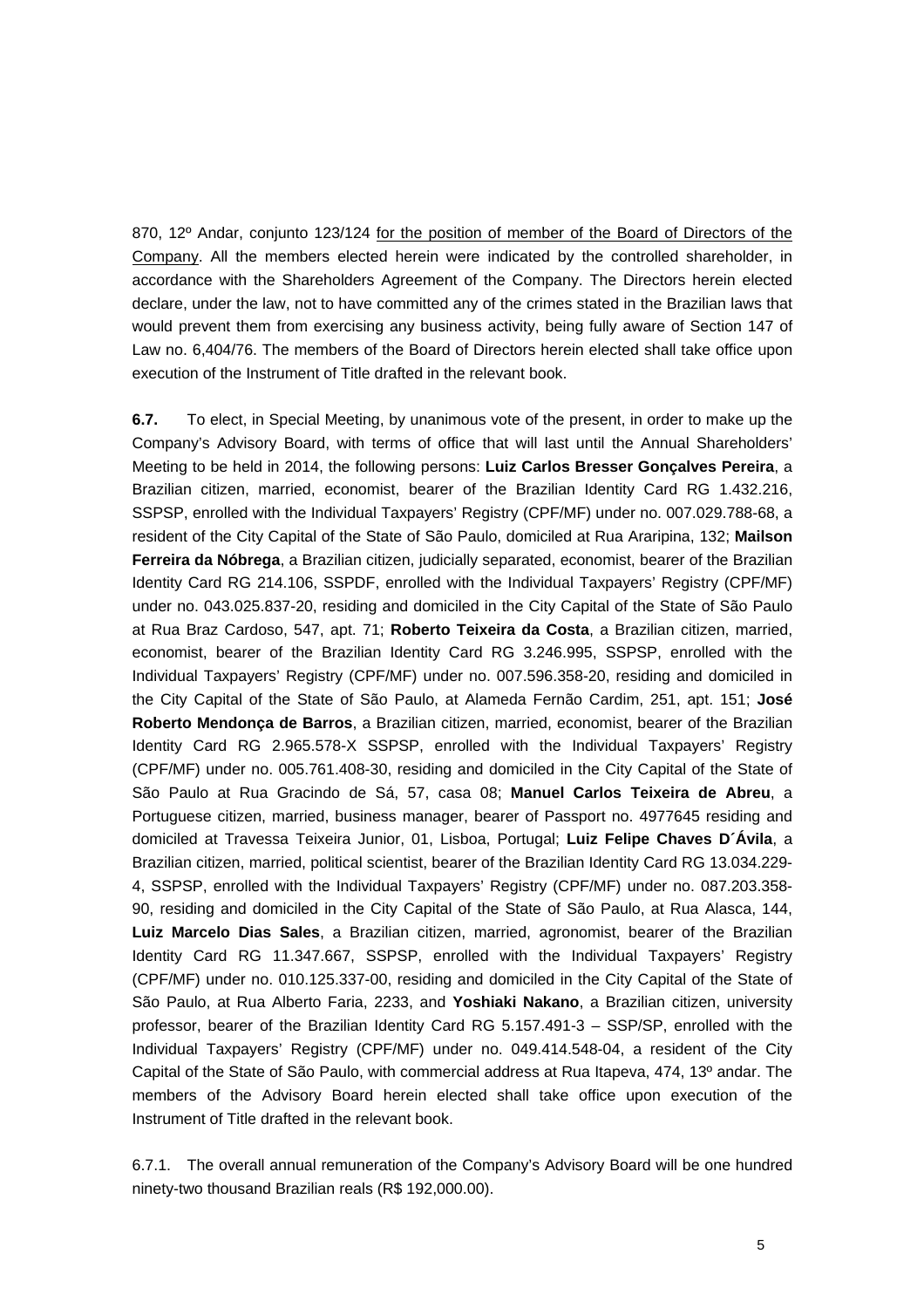**6.8.** To elect, in Annual Meeting, by unanimous vote of the present, in order to make up the Company's Supervisory Board, for a term of office of one (1) year, the following persons: **Fernando Maida Dall'Acqua**, a Brazilian citizen, married, university professor, bearer of the Brazilian Identity Card RG 4.146.438, SSP/SP, enrolled with the Individual Taxpayers' Registry (CPF/MF) under no. 655.722.978-87, residing and domiciled in the City Capital of the State of São Paulo, at Rua Carlos Queiroz Telles, nº 81, apt. 131; **Mario Probst**, a Brazilian citizen, married, business manager, bearer of the Brazilian Identity Card RG 4.745.481-7, SSP/SP, enrolled with the Individual Taxpayers' Registry (CPF/MF) under no. 029.415.318-74, residing and domiciled in the City Capital of the State of São Paulo, at Rua Robélia, nº 614; whose deputy members are, respectively, the following persons; **Antonio Luiz de Campos Gurgel**, a Brazilian citizen, married, business manager, bearer of the Brazilian Identity Card RG 2.575.484, SSP/SP, enrolled with the Individual Taxpayers' Registry (CPF/MF) under no. 030.703.368-68, residing and domiciled in the City Capital of the State of São Paulo, at Rua Professor Alexandre Correia, nº 321, apt. 72; and **John Michael Streithorst**, a Brazilian citizen, married, computing engineer, bearer of the Brazilian Identity Card RG 08.367.388-9, IFP-RJ, enrolled with the Individual Taxpayers' Registry (CPF/MF) under no. 001.186.767-17, residing and domiciled in the City Capital of the State of São Paulo, at Rua Desembargador Joaquim Barbosa de Almeida, 413, all elected in accordance with line 'b' of § 4º of article 161, Law 6,404/76. The members of the Board herein elected declare, under the law, not to have committed any of the crimes stated in the Brazilian laws that would prevent them from exercising any business activity, being fully aware of Section 147 of Law no. 6,404/76. The members of the Supervisory Board herein elected shall take office upon execution of the Instrument of Title drafted in the relevant book.

6.8.1. In separated and in accordance with line 'a' of  $\S$  4° of article 161, Law 6,404/76, the preferred shareholders of the Company elected for a term of office of one (1) year, the following persons: **Raimundo Lourenço Maria Christians**, Brazilian citizen, married, acconting, bearer of the Brazilian Identity Card RG 8.957.492, enrolled with the Individual Taxpayers' Registry (CPF/MF) under no 033.848.668-27, residing and domiciled in the City Capital of the State of São Paulo, at Rua Traipu, nº 352, apto 41, CEP 01235-000, whose deputy member is **Eduardo Cysneiros de Morais**, Brazilian citizen, married, economist, bearer of the Brazilian Identity Card RG 8.740.025, enrolled with the Individual Taxpayers' Registry (CPF/MF) under no 017.971.487-29, residing and domiciled in the City Capital of the State of São Paulo, at Alameda dos Arapanes, nº 161, apto 31, CEP 04524-000. The members of the Board herein elected declare, under the law, not to have committed any of the crimes stated in the Brazilian laws that would prevent them from exercising any business activity, being fully aware of Section 147 of Law no. 6,404/76. The members of the Supervisory Board herein elected shall take office upon execution of the Instrument of Title drafted in the relevant book. It shall be registered herein the presence of the shareholder Adalberto Ribeiro da Silva who purpose his election for the position of a member of the Supervisory Board, who did not accomplish because of the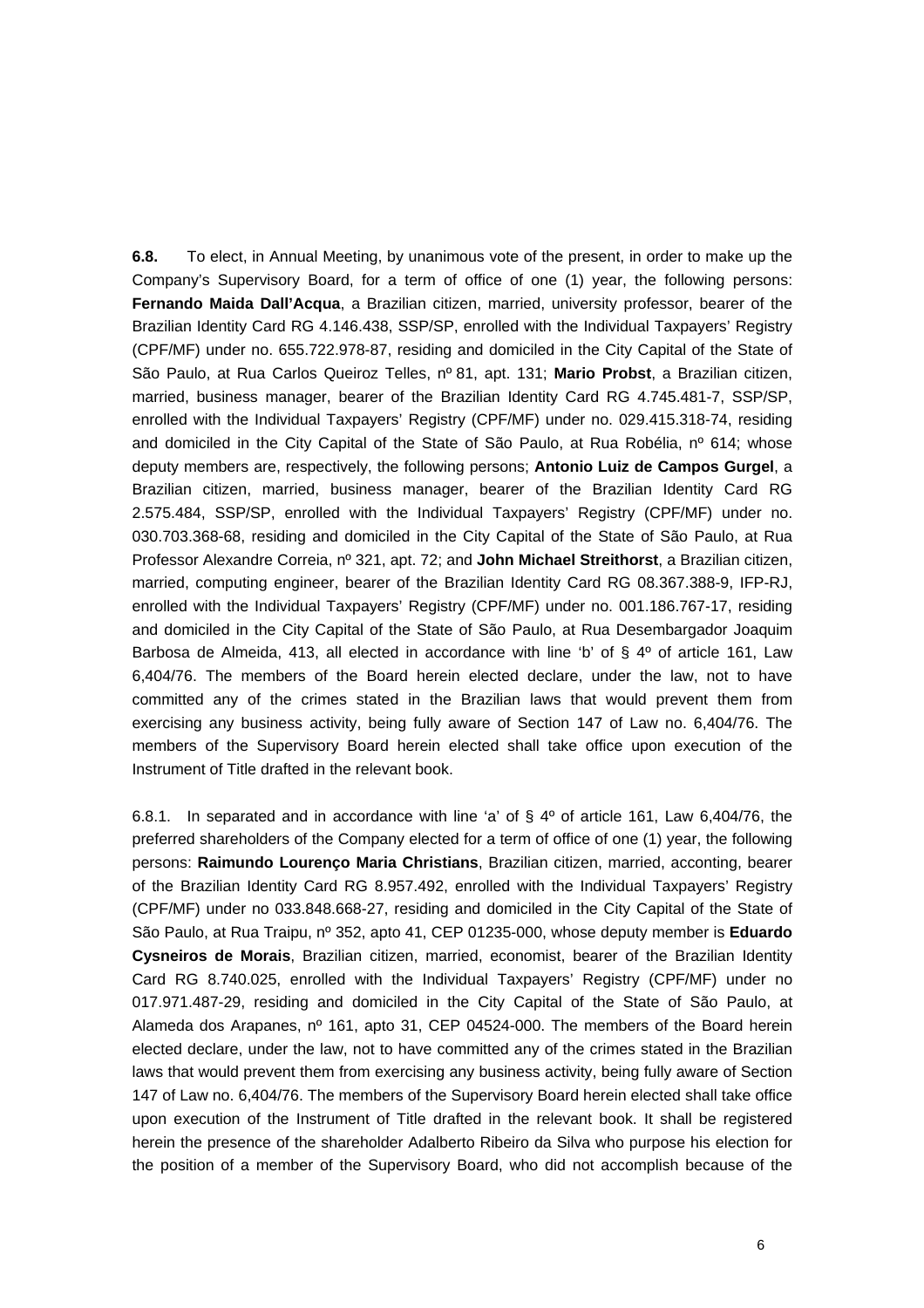majority vote. It shall be registered herein the absence of the shareholder Ministry of Strategy and Finance.

6.8.2. The overall remuneration of the Company's Supervisory Board is fixed in the amount of up to four hundred thirty-two thousand Brazilian reals (R\$ 432,000.00).

**6.9.** To approve, in Special Meeting, by unanimous vote of the present, the Management Proposal concerning the amendment of Article 4, main clause, and Paragraph 3, Section 5, Paragraphs 1, 4 and 5, and Section 6, main clause, of the Company Bylaws, as well as the exclusion of Paragraphs 2 and 3 of Article 5 of the Company Bylaws, with the consequent renumeration of the subsequent paragraphs. The amendment proposed concerns the ceasing of the Company's preferred shares Class B, which were issued in the Special Shareholders' Meeting held on September 21, 2009. Their characteristic was the mandatory conversion into preferred shares class A, in accordance with the specific table. In this table, the last conversion was on January 7, 2011; therefore, there are no more preferred shares class B in the market on the present date. As a result and considering that the preferred shares class B already accomplished their purpose, one deliberated herein their extinction, as well as the modification of the denomination of the "preferred shares class A" to just "preferred shares".

6.9.1. therefore, said articles of the By Laws of the Company shall now read as follows:

"**ARTICLE 4** - The Company's Capital Stock is five billion, five hundred and seventy-nine million, two hundred and fifty-nine thousand and twenty-four Reais and fifty-four cents (R\$ 5,579,259,024.54), entirely paid in and divided into two hundred and fifty-seven million, seven hundred and seventy-three thousand and six hundred and sixty-nine (257,773,669) shares with no par value, of which 99,679,851 (ninety-nine million, six hundred and seventy-nine thousand, eight hundred and fifty-one) common shares and one hundred and fifty-eight million, ninety-three thousand eight hundred and eighteen (158.093.818) preferred shares.

**First Paragraph** - The shares of capital stock are indivisible in relation to the Company and each common entitles its owner to one vote at the General Shareholders' Meetings.

**Second Paragraph** - The shares shall be recorded in book-entry systems and be kept in deposit accounts on behalf of their holders with the authorized financial institution designated by the Company, without issuance of share certificates.

**Third Paragraph** – Shareholders can, at any time, convert common shares into Class A preferred shares, since they are paid-up and observing the limit of article 5 below. Conversion requests should be sent in writing to the Executive Officers Committee ("Diretoria"). Conversion requests received by the Executive Officers Committee ("Diretoria") should be ratified on the first Board of Directors' meeting, since the conditions above are complied with.

**Fourth Paragraph** - The cost of the service of transferring the ownership of the book-entry shares charged by the depositary financial institution may be passed on to the shareholder, pursuant to the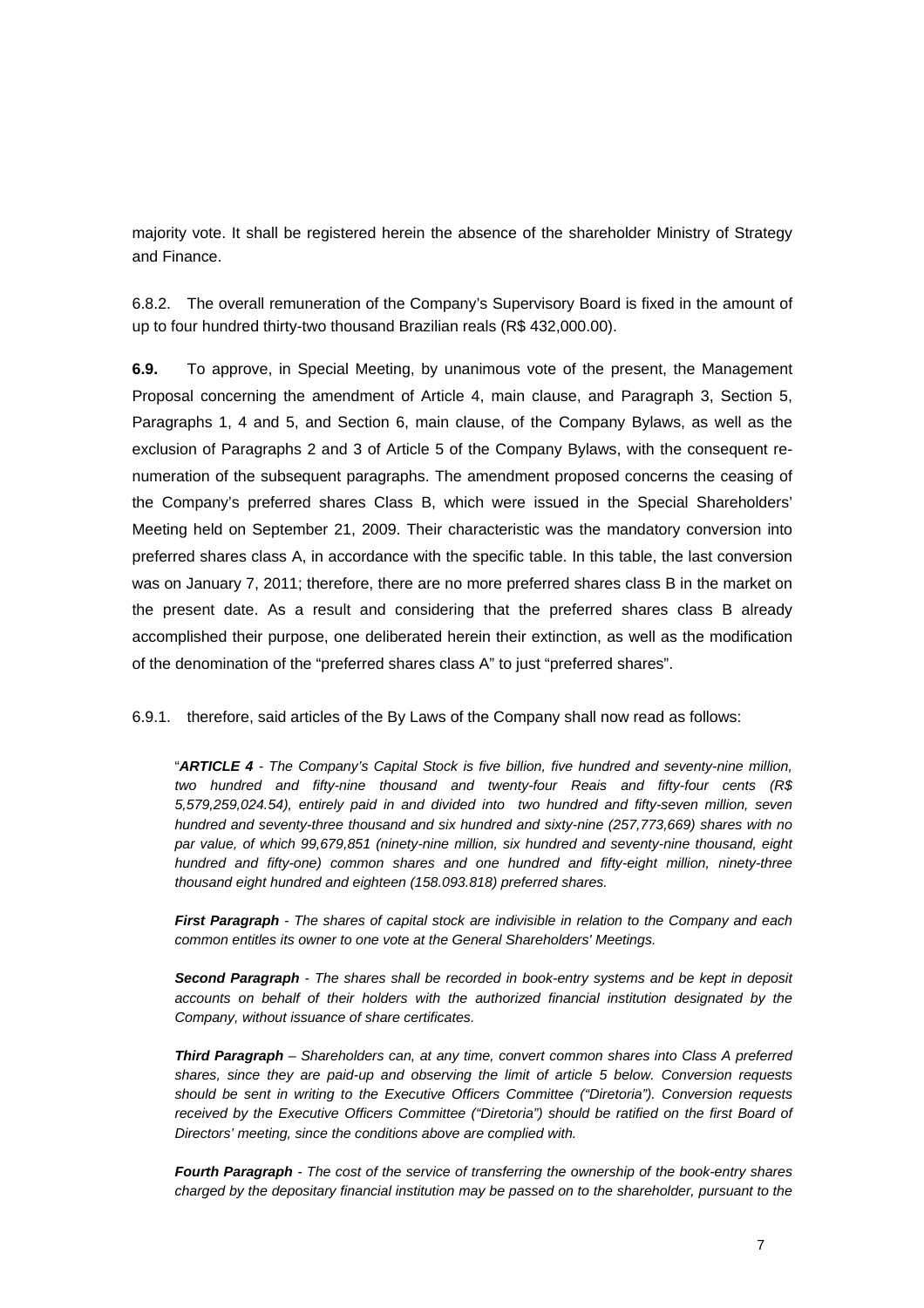third paragraph of Article 35 of Law No. 6,404 dated 12/15/76, subject to the maximum limits established by the Brazilian Securities Exchange Commission ("Comissão de Valores Mobiliários").

**ARTICLE 5** - The Company is entitled to issue new shares without maintaining proportion between types and/or classes of the existing shares, provided that the number of preferred shares shall not exceed the limit of 2/3 (two thirds) of the total issued shares.

**First Paragraph -** The preferred shares shall be entitled to the following privileges and preferences:

a) priority in the reimbursement of capital, in an amount calculated by dividing the Capital Stock by the number of outstanding shares, without premium, in the event of liquidation of the Company;

b) priority in the receipt of a minimum annual dividend in the amount of R\$ 0.08 (eight cents of Real) per 1 (one ) preferred share, on a non-cumulative basis;

c) participation under equal conditions as the common shares in the distribution of bonus shares resulting from capitalization of reserves or retained earnings; and

d) participation in the receipt of dividend as set forth in Article 35, IV, item "c" of these By-Laws, which shall be distributed for the common and preferred shares so as to for each preferred share shall be ascribed a dividend ten percent (10%) higher than the dividend assigned to each common share, pursuant to the provisions of Article 17, first paragraph, of Law No. 6,404/76, as amended by Law No. 10,303/01, including, for purposes of such calculation, in the sum of the total amount of dividends paid to the preferred shares, the amount paid as minimum dividend set forth in item "b" of this First Paragraph.

**Second Paragraph** - The preferred shares shall have no voting rights.

**Third Paragraph -** The preferred shares shall acquire voting rights in the event that the Company fails to pay the minimum or fixed dividends to which they are entitled according to these By-laws for a period of 3 (three) consecutive fiscal years, according to the provisions of first paragraph of Article 111 of Law No. 6,404/76. These voting rights will cease upon the payment of such minimum or fixed dividends.

**Article 6** - The Company is authorized to increase its Capital Stock by resolution of the Board of Directors without the need to amendment the Company by-laws, up to the limit of 400,000,000 (four hundred million) shares, through issuance of new class A common or preferred shares, with due regard to the limit established in article 5 above.

**First Paragraph** - The limit of the Company's authorized capital shall only be modified by decision of a General Shareholders Meeting.

**Second Paragraph** - Within the limit of the authorized capital and in accordance with the plan approved by the General Shareholders Meeting, the Company may grant stock options to the members of its management bodies or employees, or to individuals providing services to the Company."

**6.10.** To approve, in Special Meeting, by unanimous vote of the present, the Management Proposal concerning the increase in the company capital, without the issuing of new shares,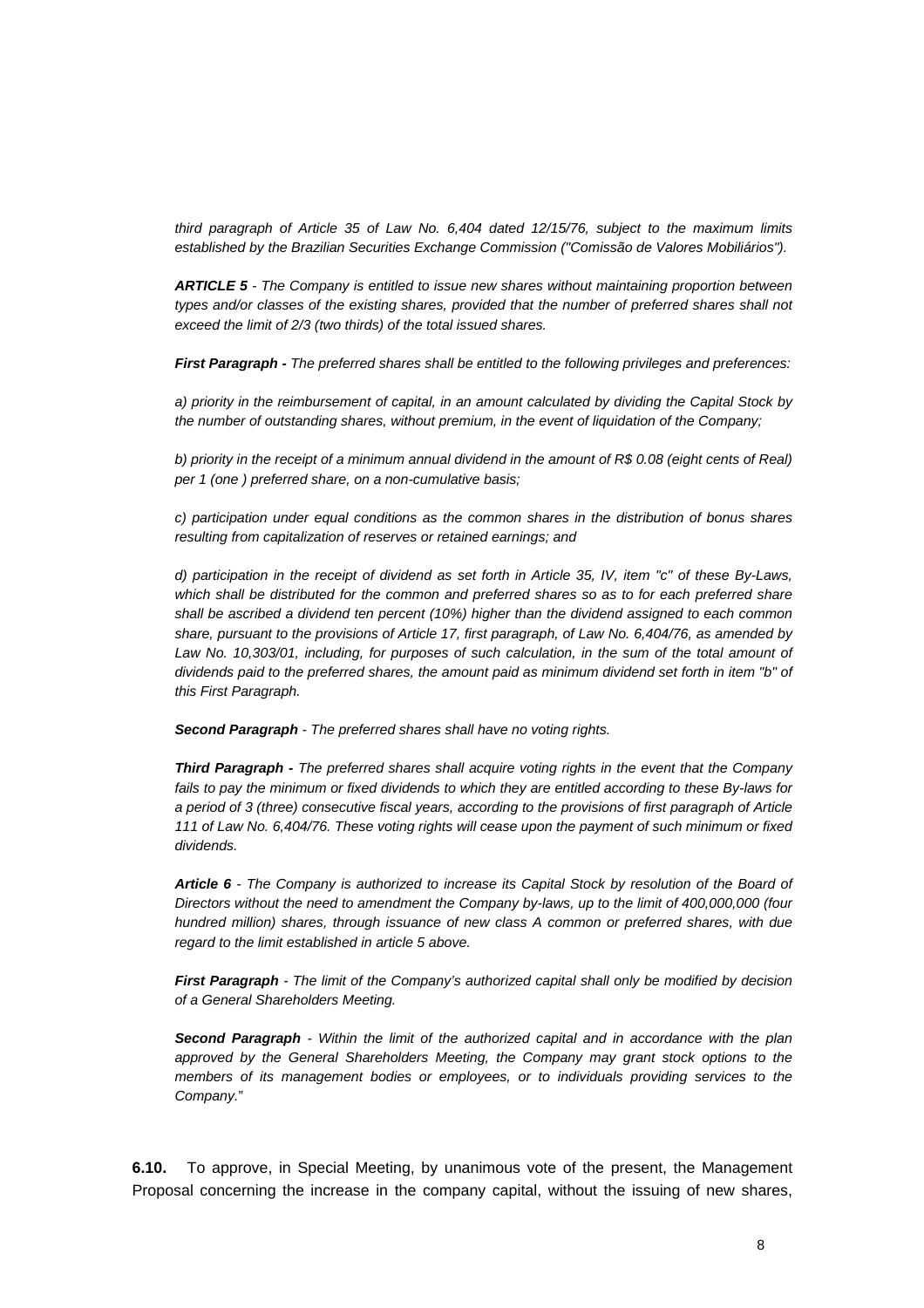upon the capitalization of the Reserve of Expansion and of the Reserve if Retained Earnings based on the Capital Budgeting, both created at the Annual Shareholders' Meeting held on April 29, 2010, in the amount of four hundred twenty-one million, five hundred thousand, four hundred eighty-five Brazilian reals and fourteen cents (R\$ 421,500,485.14), from five billion, five hundred seventy-nine million, two hundred fifty-nine thousand, twenty-four Brazilian reals and fifty-four cents (R\$ 5,579,259,024.54) to six billion, seven hundred fifty-nine thousand, five hundred nine Brazilian reals and sixty-eight cents (R\$ 6,000,759,509.68). Therefore, the main clause of Article 4 of the Company Bylaws shall now read as follows:

> "**ARTICLE 4** – The Company Capital is six billion, seven hundred fifty-nine thousand, five hundred nine Brazilian reals and sixty-eight cents (R\$ 6,000,759,509.68), fully paid in and divided into two hundred fifty-seven million, seven hundred seventy-three thousand, six hundred sixty-nine (257,773,669) shares with no par value, of which ninety-nine million, six hundred seventy-nine thousand, eight hundred fifty-one (99,679,851) common shares and one hundred fifty-eight million, ninety-three thousand, eight hundred eighteen (158,093,818) preferred shares."

**6.11.** To approve, in Special Meeting, by unanimous vote of the present, the Management Proposal concerning the increase of the Company capital, upon the capitalization of the special reserve for goodwill, in the total amount of one hundred and five million, six hundred seventyfour thousand, nine hundred eighty-two Brazilian reals and forty-one cents (R\$ 105,674,982.41). Out of this total, twenty-one million, one hundred thirty-five thousand, twenty-three Brazilian reals and thirty-three cents (R\$ 21,135,023.33) shall be capitalized, with no issuing of new shares, to the benefit of all of the shareholders, and eighty-four million, five hundred thirty-nine thousand, nine hundred fifty-nine Brazilian reals and eight cents (R\$ 84,539,959.08) shall be capitalized to the benefit of the Company's controlling owner, Wilkes Participações S.A. ("**Wilkes**"), under Article 7 of the CVM Instruction 319/99 (as amended), upon the issuing of one million, three hundred fifty-four thousand, one hundred fifty-six (1,354,156) new preferred shares. The issuing price of these preferred shares is sixty-two Brazilian reals and forty-three cents (R\$ 62.43) and was defined based on the weighted average of the fifteen (15) trading sessions preceding publication of the first Call Notice for this Meeting, according to Subsection III of Paragraph One of Section 170 of Law 6,404/76 (as amended). The Company shareholders will be ensured the preemptive right to subscribe shares issued upon increase of the Company capital, and the shareholders opting for exercising it shall make the payment of the issuing price of the subscribed shares directly to the controlling owner, Wilkes, in Brazilian currency, as authorized by Paragraph 2 of Section 171 of Law 6,404/76 (as amended) and by Paragraph 1 of Article 7 of CVM Instructions 319/99. Theses new preferred shares will have the same rights and characteristics as the currently preferred shares, except for the dividends related to the fiscal year ended on December 31, 2010. These new preferred shares will be entitled to dividends related to the fiscal year ended on December 31, 2010. The preemptive rights shall be exercised within thirty (30) consecutive days from the publishing of the Notice to the Shareholders informing on the starting day of such deadline. The subscription of shares shall be concluded upon expiration of said deadline for the exercise of such preemptive right. The shares acquired as of April 1th, 2011, including, shall not be entitled to the subscription right. Another shareholders meeting to ratify this capital increase will not happen.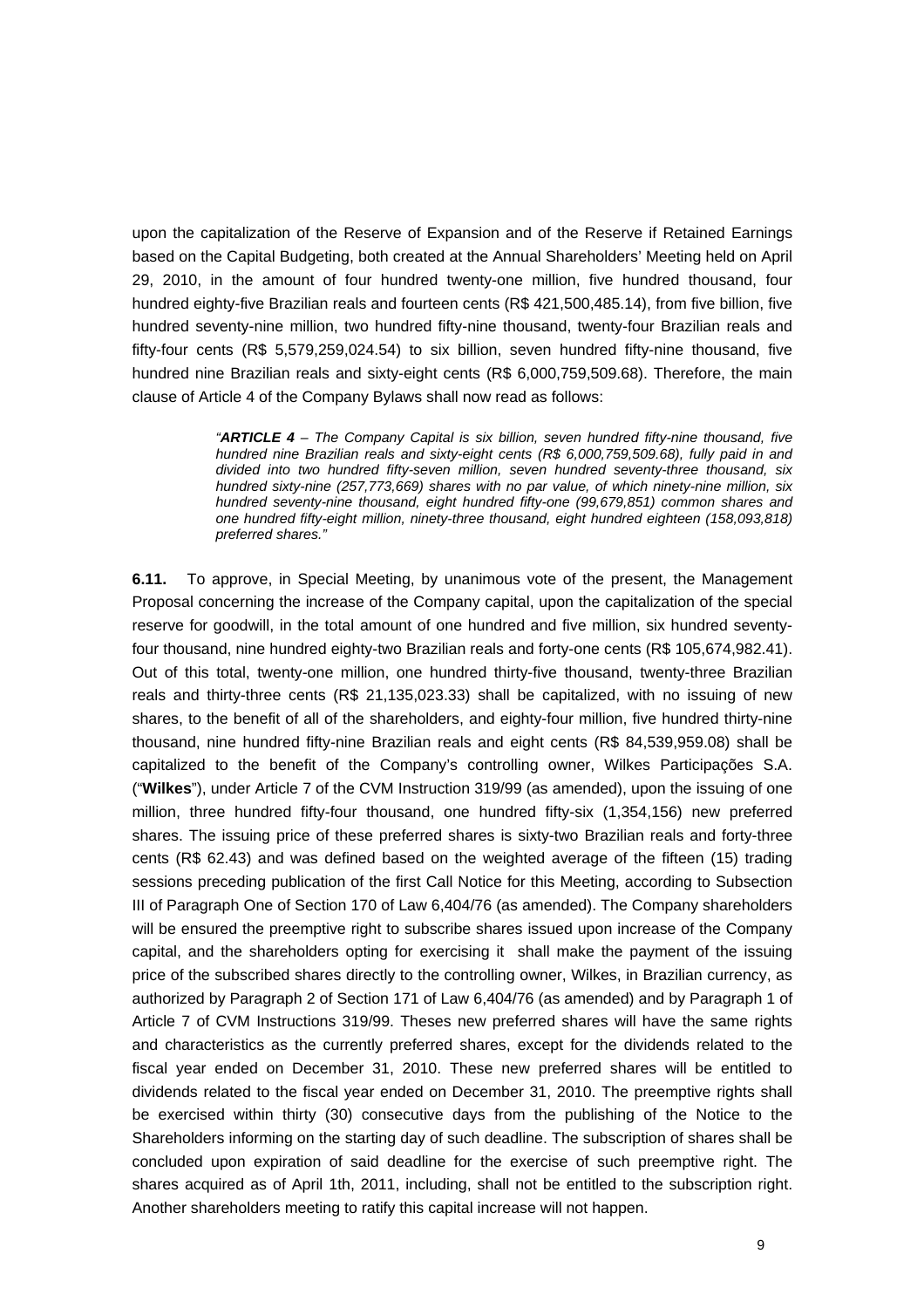6.11.1. As a result of the capital increase herein resolved, the Company capital shall be changed from six billion, seven hundred fifty-nine thousand, five hundred nine Brazilian reals and sixty-eight cents (R\$ 6,000,759,509.68) to six billion, one hundred six million, four hundred thirty-four thousand, four hundred ninety-two Brazilian reals and nine cents (R\$ 6,106,434,492.09), divided into two hundred fifty-nine million, one hundred twenty-seven thousand, eight hundred twenty-five (259,127,825) shares with no par value, of which ninetynine million, six hundred seventy-nine thousand and eight hundred fifty-one (99,679,851) are common shares and one hundred fifty-nine million, four hundred forty-seven thousand, nine hundred seventy-four (159,447,974) are preferred shares. Accordingly, the main clause of Article 4 of the Company Bylaws shall now read as follows:

> "**ARTICLE 4** – The Company Capital is six billion, one hundred six million, four hundred thirty-four thousand, four hundred ninety-two Brazilian reals and nine cents (R\$ 6,106,434,492.09), fully paid in and divided into two hundred fifty-nine million, one hundred twenty-seven thousand, eight hundred twenty-five (259,127,825) shares with no par value, of which ninety-nine million, six hundred seventy-nine thousand and eight hundred fifty-one (99,679,851) are common shares and one hundred fifty-nine million, four hundred forty-seven thousand, nine hundred seventy-four (159,447,974) are preferred shares."

**6.12.** To approve, in Special Meeting, by unanimous vote of the present, the consolidation of the Company Bylaws, which shall read as mentioned in the **Annex** attached to this Meeting.

**7. DOCUMENTS FILED:** (a) Call Notice; (b) Financial Statements for the fiscal year ended on December 31, 2010; and (c) Management Proposals.

**ADJOURNMENT**: With nothing further to come before the board, the works were adjourned for these minutes to be drafted as a summary and which, upon being read and approved, were signed by the shareholders present. São Paulo, March 31st, 2011. Signatures: Enéas César Pestana Neto – Chairman; André Rizk – Secretary.

**Acionistas Presentes:** Wilkes Participações S.A., by itself and in the capacity of usufructuary owner of the rights to vote belonging to Sudaco Participações Ltda., Casino Guichard Perrachon, Abílio dos Santos Diniz and Ana Maria Falleiros dos Santos Diniz D'Ávila, (represented by Marise Rieger Salzano e Juan Javier Bordaberry Herran); Clube de Investimento Escalada, Fator Celpos Calhetas Fundo de Investimento em Ações, Fundo de Investimento Fator Institucional, Fundo de Investimento Fator Previdência Composto 20 Multimercado, Fator Prisma Fundo de Investimento em Ações, Fundo Fator Sinergia III – Fundo de Investimento em Ações, Fundo Fator Sinergia IV – Fundo de Investimento em Ações (p.p. Alexandre Luiz de Toledo); CSHG Master Ações Fundo de Investimento Previdenciário em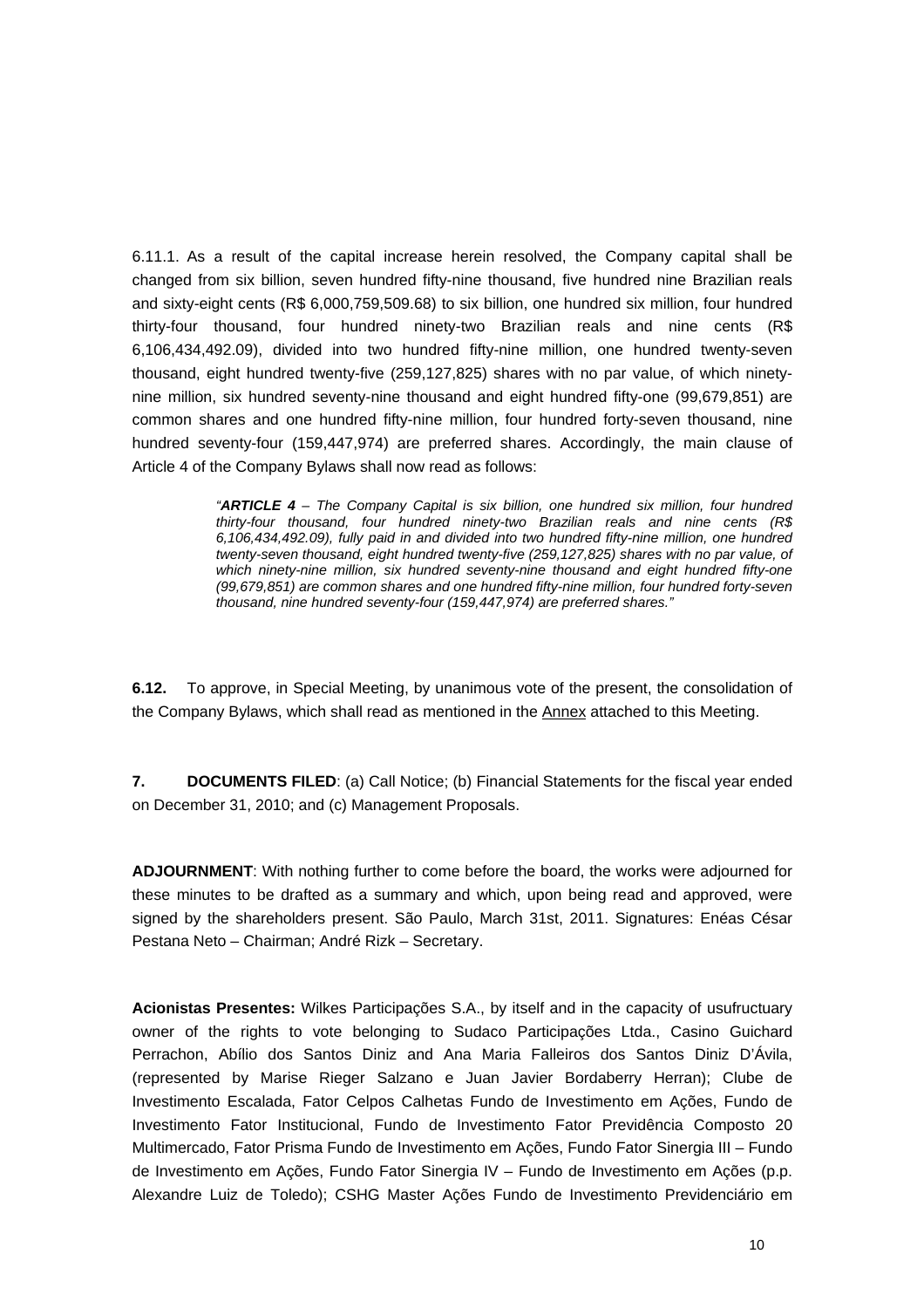Ações, CSHG Equity Hedge Master Fundo de Investimento Multimercado, CSHG Verde Master Fundo de Investimento Multimercado, CSHG Verde Equity Máster Fundo de Investimento em Ações, CSHG Equity Hedge Levante Master Fundo de Investimento Multimercado (p.p. Lucila dos Prazeres da Silva); Hedging-Griffo Green Fund LLC, Green HG Fund LLC, Strategy HG Long & Short Fund LLC. (p.p. Lucila Prazeres da Silva); Norges Bank, Vanguard Insvestment Series, Vanguard Total International, State of Wyoming, Wyoming State Treasurer, Franklin Templeton Investment Funds, Stichting Depositary APG Emerging Markets Equity Pool, Public Employees Retirement Association of New Mexico, Allianz International Investment FDS – Allianz RCM Braszil FD. (p.p. Antonio de Almeida e Silva); Itaú Commodities II ações FI (p.p. Antonio de Almeida e Silva); Vinsol Fund LLC, Polo FIA, Polo Norte FIM (p.p. Antonio de Almeida e Silva); ABU DHABI Retirement Pensions and Benefit Fund, Advanced Series Trust – AST Parametric Emerging Mkts Eq Portfolio, Alpine Total Dynamic Dividend Fund, AT&T Union Welfare Benefit Trust, Baillie Gifford Emerging Markets Fund, Baillie Gifford Emerging Markets Growth Fund, Baillie Gifford Emerging Markets Leading Companies Fund, Bellsouth Corporation RFA Veba Trust For Non-Representable Empl, BGI Emerging Markets Strategic Insights Fund LTD, Blackrock Institutional Trust Company, NA, Caisse de Depot Du Quebec, Central States Southeast and Southwest Areas Pension Fund, CIBC Emerging Markets Index Fund, College Retirement Equities Fund, County Employees Annuity and Benefit Fund of the Cook Country, Driehaus Emerging Markets Grouwth Fund, Eaton Vance Parametrics Tax-Managed Emerging Markets Fund, Eaton Vance Coll Inv Trust for Employee Benefit Plans, Eaton Vance Parametrics Structured Emerging Markets Fund, Emerging Markets Equity Fund, Emerging Markets Index Fund E, Emerging Markets Strategic Insights Non-Leadable Fund, Emerging Markets Strategic Insights Non-Leadable Fund B, Emerging Markets Sudan Free Equity Index Fund, Fidelity Fixed-Income Trust: Fidelity Series Global Ex U.S. Index Fund, First Trust Bick Index Fund, Ford Motor Company of Canada Limited Pension Trust, Gothic Corporaton, Gothic HSP Corporation, IBM Savings Plan, Imperial Emerging Economies Pool, Ishares II Public Limited Company, Ishares MSCI Brazil (free) Index Fund, Ishares MSCI Bric Index Fund, Ishares MSCI Emerging Markets Index Fund, John Hancock Funds II International Equity Index Fund, John Hancock Trust International Equity Index Trust B, John Hancock Trust International Equity Index Trust A, Ministry of Strategic and Finance, Northern Trust Non-Ucits Common Contractual Fund, Northern Trust Quantitative Fund PLC, Ontario Teachers Pension Plan Board, PPL Services Corporation Master Trust, Russel Investment Company Public Limited Company, San Diego County Employees Retirement Association, Schwab Fundamental Emerging Markets Index Fund, State of California Public Employees Retirement System, State Street Emerging Markets, Teacher Retirement System of Texas, The Brazil Value and Growth Fund, The California Endowment, The California State Teachers Retirement System, The Duke Endowment, The Future Fund Board of Guardians, The Monetary Authority of Singapore, The Northwestern Mutual Life Insurance Co., The Pension Reserves Investment Management Board, The Rockefeller Foundation, TIAA-CREF Funds-TIAA-CREF Emerging Markets Equity Fund, TIAA-CREF Funds-TIAA-CREF Emerging Markets Equity Index Fund, Treasurer of the State of N Carolina Eq Investment F Pooled Trust, University of Pittsburgh Medical Center System, Vanguard Emerging Markets Stock Index Fund, Vanguard FTSE All-World EX-US